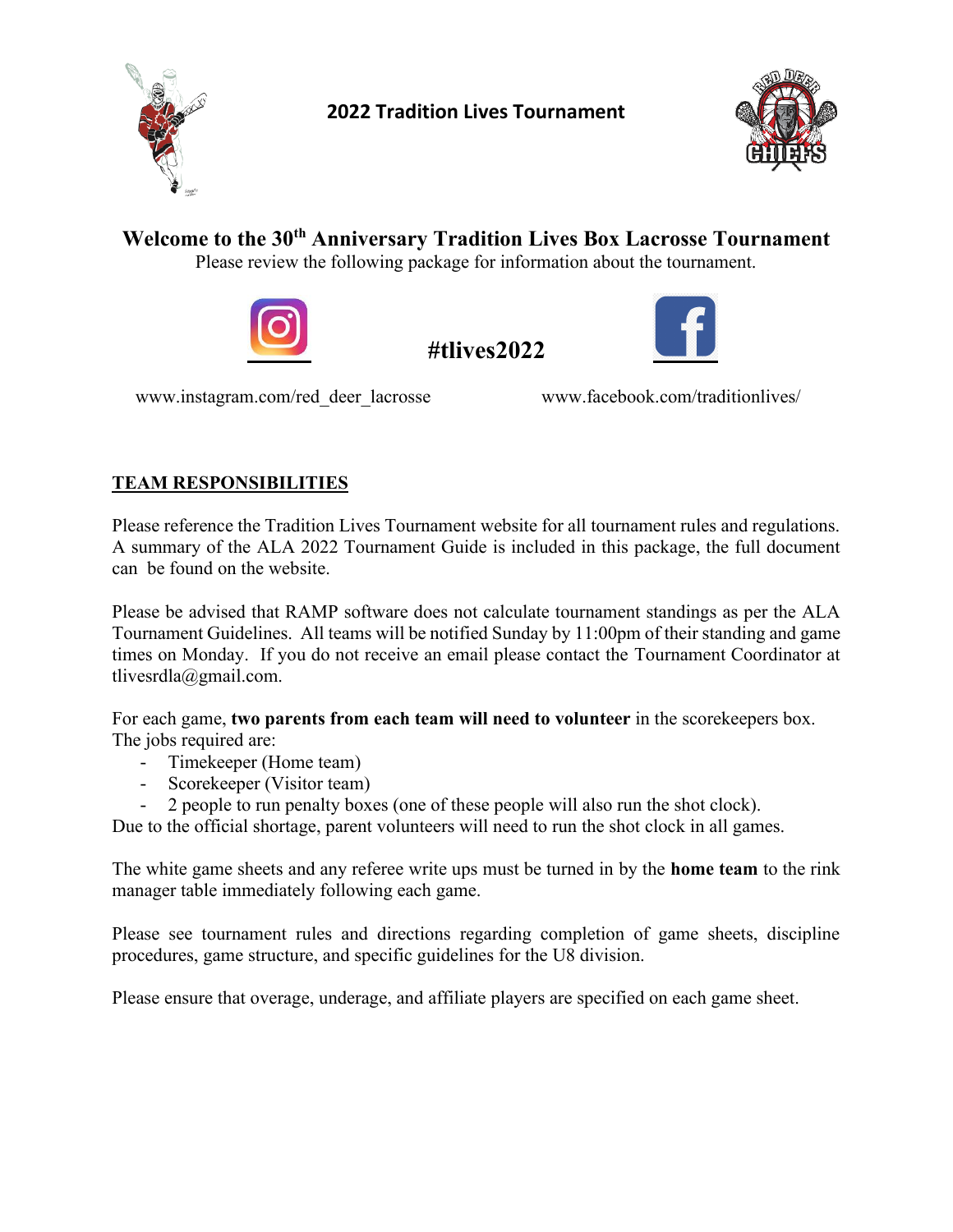



## **COACHES INFORMATION**

Each team will provide their own warmup balls.

To ensure a clean environment for all participants, please leave the dressing room clean after each use. **Your team is responsible for any damage.**

Please let your players know that **no lacrosse balls** are to be used outside of the playing field. Balls will be confiscated. We have had damage to inside/outside of our buildings in past years, and there are now surveillance cameras. **Please let players and parents know that they will be responsible for damages caused by not following this rule.**

The Tradition Lines Tournament embraces the spirit of fair play and sportsmanship. **Abuse of any kind, by anyone, towards players, referees, timebox parents, coaches, fans, etc., will not be tolerated.**

### **PLAYER OF THE GAME**

A player of the game (one per team) will be awarded for each game played, with the coaches deciding on their own players. The recipients of the awards will receive a t-shirt.

#### **SCORES AND STANDINGS**

Please refer to the tournament website: [www.traditionliveslax.com](http://www.traditionliveslax.com/)

Please send photos of winning teams to tlivesrdla@gmail.com to be posted on the tournament website.

#### **RINK LOCATIONS**

\*\*See attached map for important information about games played at the Kinex Arena Saturday morning. The Farmers Market is held in the Servus Arena parking lot Saturday mornings. The Kinex Arena is located behind the Servus Arena. Access the Kinex Arena by entering from the East on 43rd Street. Let the commissionaire know that you are attending the lacrosse tournament and he/she will let you through to park at the Kinex Arena.

**Collicut Centre Kinsmen Twin Arenas (A & B)** 3031 30th Avenue 5 Mcintosh Avenue

**Kinex Arena** 4725A 43rd Street (Behind Servus Arena)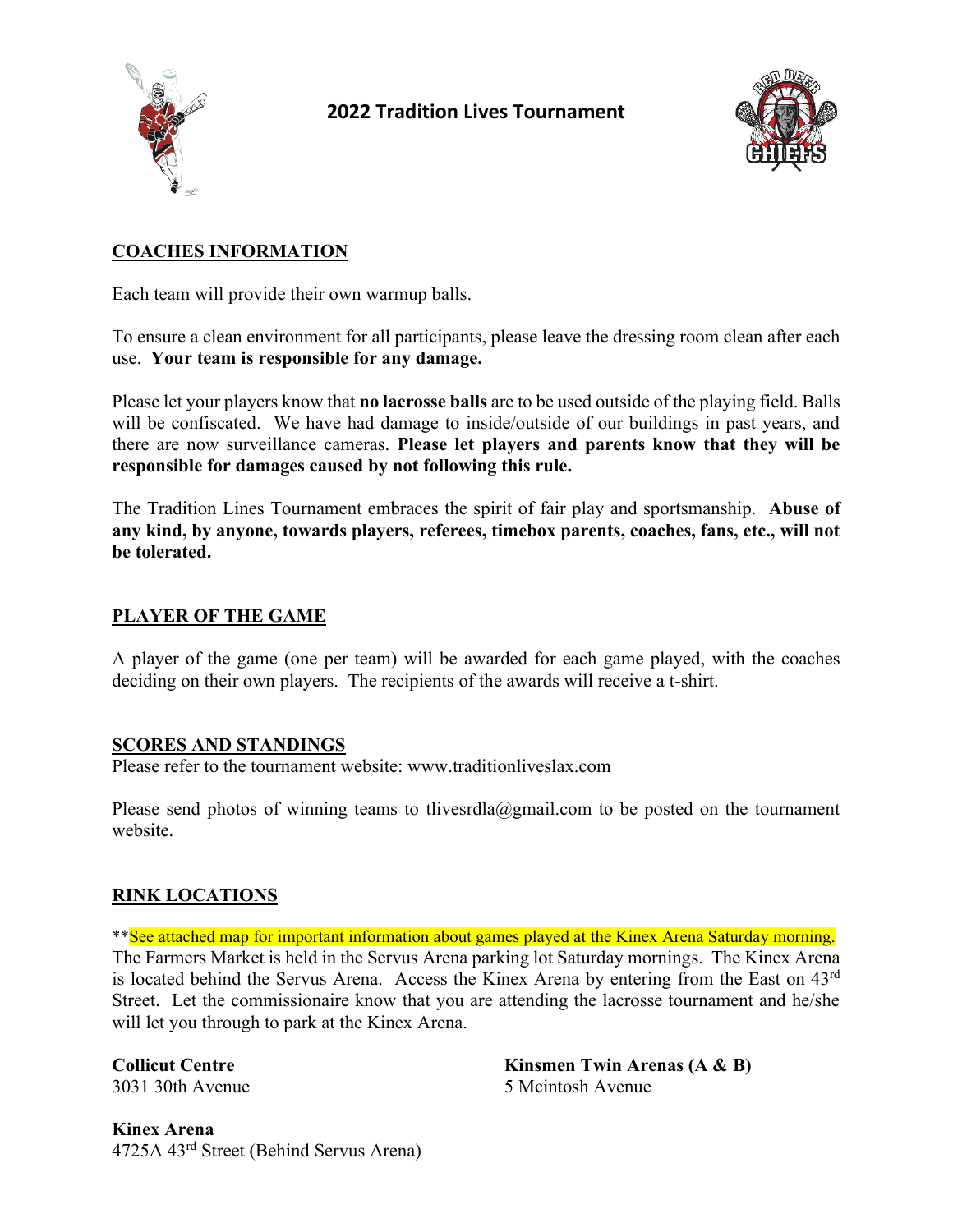



Please see the attached documents for Red Deer arena user guidelines and facility location map or use the links:

[https://www.reddeer.ca/media/reddeerca/recreation-and-culture/facility-and-parks-rentals/March-](https://www.reddeer.ca/media/reddeerca/recreation-and-culture/facility-and-parks-rentals/March-1,-2022---Arena-User-Guidelines.pdf)[1,-2022---Arena-User-Guidelines.pdf](https://www.reddeer.ca/media/reddeerca/recreation-and-culture/facility-and-parks-rentals/March-1,-2022---Arena-User-Guidelines.pdf)

<https://www.reddeer.ca/recreation-and-culture/recreation/recreation-facilities/>

## **50/50 DRAWS AND RAFFLE TABLE**

A progressive 50/50 draw will be held over the weekend. Tickets are sold online through Rafflebox. Find the QR code and 50/50 total updates on the tournament website and in the arenas.

Raffle tables, a liquor basket, and a Toonie Drop with a scooter as the prize will be located in the Kinsmen Arenas lobby. The raffle tables will be **cash only**.

All draws will close at 6:00pm on Sunday May 22, 2022. Winners will be posted on the website Sunday evening and prizes must be picked up by 1:00pm on Monday May 23, 2022.

## **FASTEST SHOT COMPETITION**

A fastest shot competition will be held Saturday May 21, 2022 from 10:00am-6:00pm and Sunday May 22, 2022 from 12:00pm-2:00pm in the Kinsmen Arenas parking lot. Cost is \$5.00 for 3 balls. Winner will be announced Sunday at 6:00pm.

Prize of \$100 per division (U8-U16).